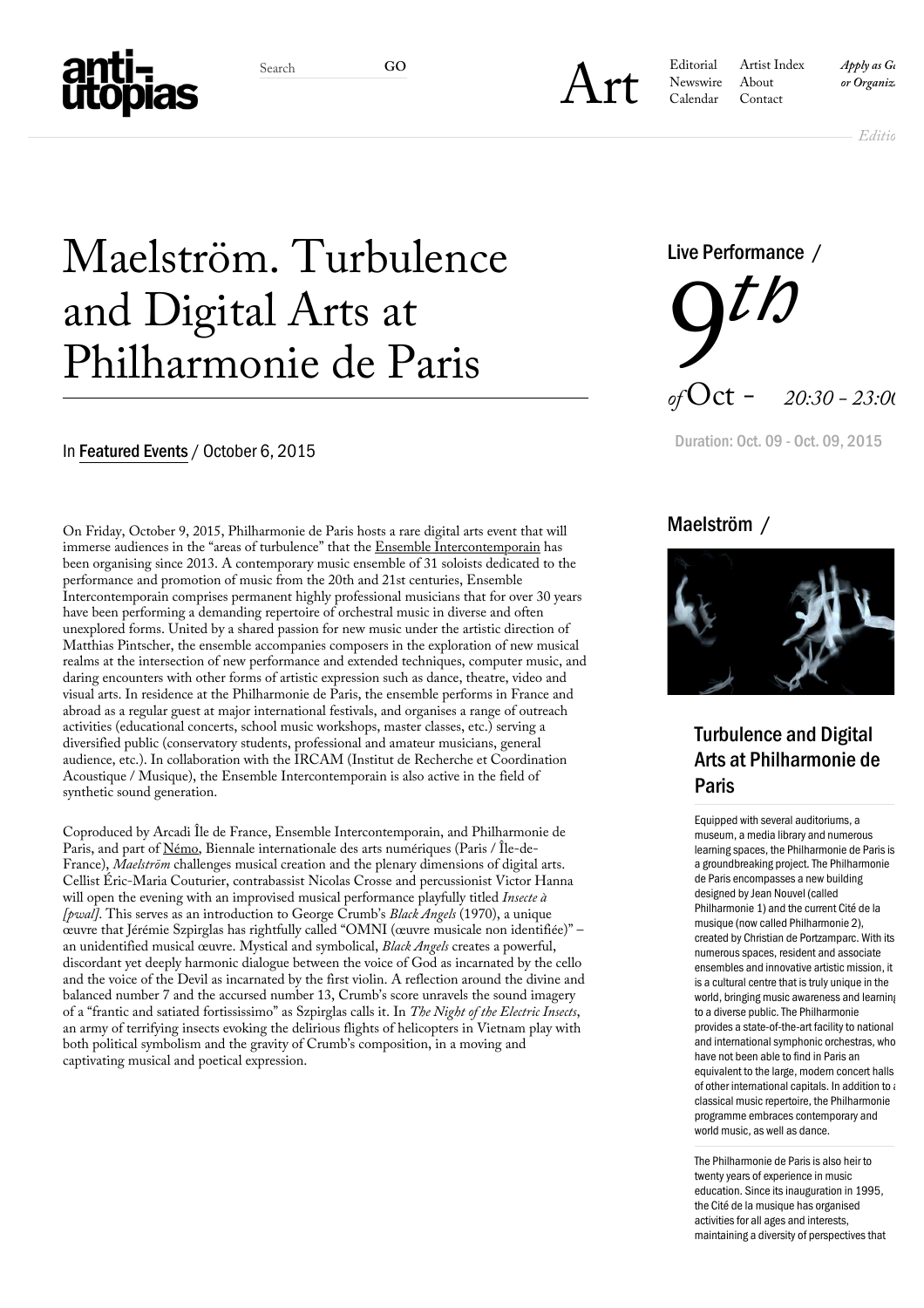*Franck Vigroux and Antoine Schmitt, Tempest. Image © Caroline Hayeur. All rights reserved. Video courtesy of dautrescordes. All rights reserved.*

Chicago-based Austrian artist Kurt Hentschläger and Edmund Campion, composer and researcher at the Berkeley University of California, present *Cluster.X*, a hybrid immersive performance where the moving image and the instrumental ensemble generate the indefinite choreography of an inform maelstrom. Hentschläger's audiovisual installations have always defied our sensory experiences and represent a poetic and utterly Romantic artistic expression that the artist pursues amidst his meta-organic clusters of humans whose uncontrollable movements and collisions reference an inescapable void. Campion's soundscape and harmonic rhythmology accompanies the virulent and recomposing matter of flesh and light that Hentschläger in a fluid and intangible environment that for all its virtuality captures our senses in a tropical, figurative and emotional manner. There is turbulence in Franck Vigroux and Antoine Schmitt's *Tempest* as well, who invite the audience to immerse in an original and primordial vortex that returns to the inhuman and governing chaos of the universe only to reveal its power to inform and manifest life. Analogue instruments and visual algorithms recreate the purity of chaos and the internal force generated by millions of nanoparticles in their completely erratic diffusion, that the artists capture in unpredictable and eerie audiovisual forms. To attenuate these virtuous (de)compositions, flutist Sophie Cherrier interprets *beyond (a system of passing*), a piece Matthias Pintscher composed as inspired by Anselm Kiefer's installation A.E.I.O.U., a miniature museum that evokes the nomadic character of contemporary existence.



*Kurt Hentschläger, CLUSTER.X, part of the CLUSTER series. Production © Kurt Hentschläger 2009-2015. Original coproduction: Arcadi Île-de-*

incorporates extra-European cultures and popular forms of music. The Philharmonie will continue to pursue and develop this policy of education and cultural democratisation. Building on these strengths the Philharmonie de Paris has given itself the task of rethinking the concert experience, placing it at the core of a welcoming facility that fosters all forms of music appreciation through education and recreation. Located in an up-and-coming eastern Parisian neighbourhood, it is a bridge between the capital and its surroundings, and aims to be  $i$ gathering place for all.

#### Philharmonie de Paris

221, Avenue Jean-Jaurès 75019 Paris France p: +33 (0)1 44 84 44 84 w: philharmoniedeparis.fr

### Restaurant Le Balcon

(Philharmonie 1 – Niveau 6) p: +33 (0)1 40 32 30 01 w: restaurant-lebalcon.fr

#### L'Atelier Éric Kayser

(Philharmonie 1 – Rez-de-Parc) p: +33 (0)1 40 32 30 02

#### Café des Concerts

(Cité de la Musique – Philharmonie 2) p: +33 (0)1 42 49 74 74 w: cafedesconcerts.com

#### MAELSTRÖM:

Éric-Maria Couturier, Nicolas Crosse, Victor Hanna – *Insecte à [pwal]* (Improvisation) – cello, contrabass, percussion, amplification. Duration: approximately 10 minutes.

George Crumb (b. 1929) – *Black Angels: Thirteen Images from the Dark Land, pour quatuor à cordes électrifié* (1970) – created on October 23, 1970, Ann Arbor (Michigan, USA) for the Stanley Quartet. Jeanne-Marie Conquer and Hae-Sun Kang: violins, John Stulz: alto, Pierre Strauch: cello. Edited by Peters. Duration: approximately 18 minutes.

#### *I. Departure*

- 1. Threnody 1: Night of the Electric Insects
- 2. Sounds of Bones and Flutes
- 3. Lost Bells
- 4. Devil-music
- 5. Danse macabre
- *II. Absence*

6. Pavana Lachrymae (Der Tod und das Mädchen)

- 7. Threnody II: Black Angels!
- 8. Sarabanda de la Muerte Oscura
- 9. Lost Bells (Echo)
- *III. Return*
- 10. God-music
- 11. Ancient Voices
- 12. Ancient Voices (Echo)
- 13. Threnody III: Night of the Electric Insects

Kurt Hentschläger (b. 1960) and Edmund Campion (b. 1957) – *Cluster.X.* International premiere. Commissioned by Ensemble Intercontemporain and Arcadi Île-de-France, with support from the French-American Fund for Contemporary Music (a program of FACE with the support of the cultural services of the French embassy, Sacem, Institut français, Florence Gould Foundation, and Andrew W. Mellon Foundation). Created on October 9, 2015, Paris, Cité de la musique –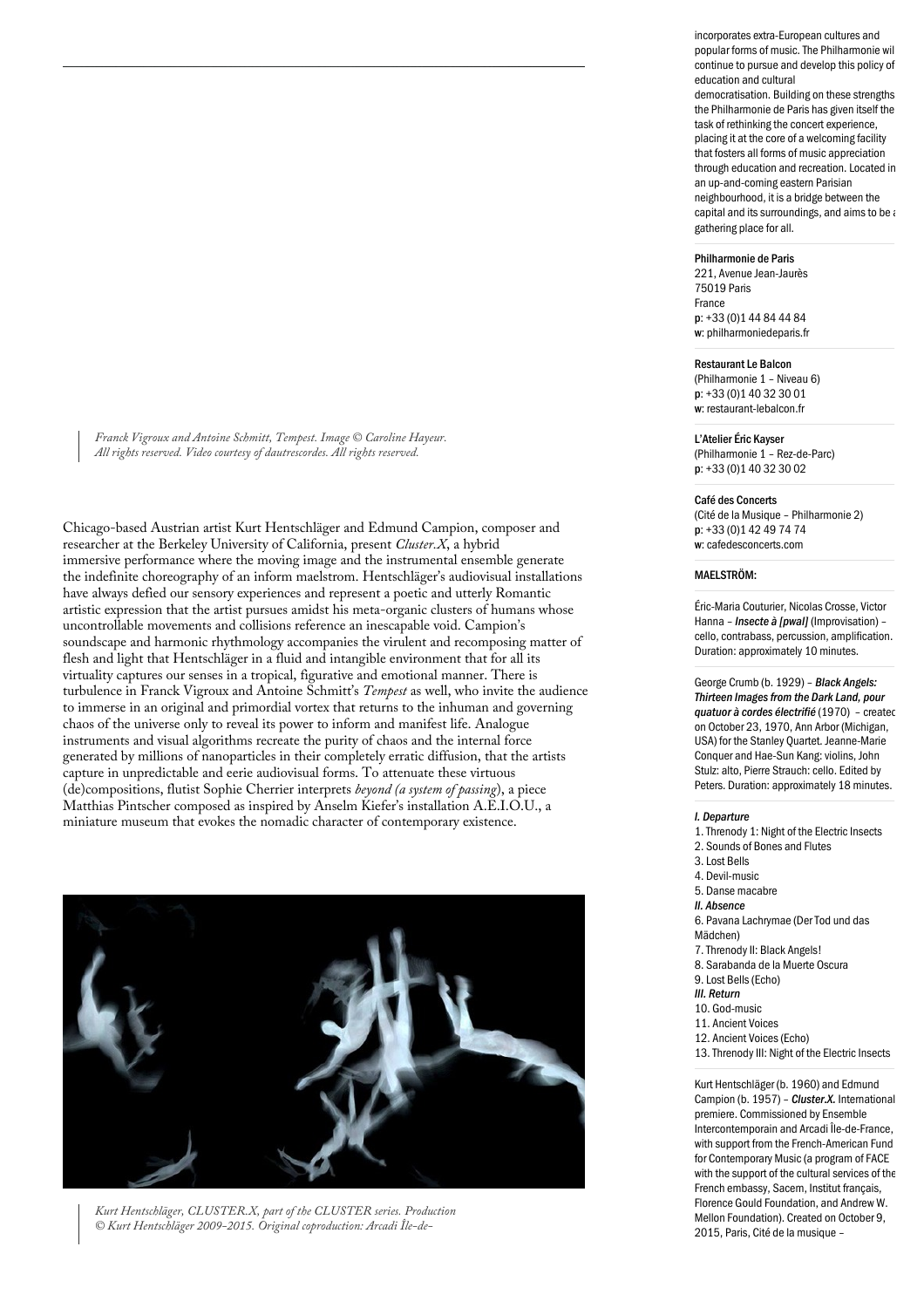*France. Additional production and residency awarded by EMPAC / Rensselaer Polytechnic Institute and the Jaffe Fund for Experimental Media and Performing Arts. Ogre/Bullet & Max Msp Programming: Rob Ramirez. Ableton Live & Max for live programming: Ian Brill. 3D Character Design: Chris Day. Image © Kurt Hentschläger. Used here by kind permission from the artist. All rights reserved.*

## *Artist Biographies*

**George Crumb (b. 1929)** is one of the most frequently performed composers in today's musical world. Crumb is the winner of Grammy and Pulitzer Prizes, and continues to compose new scores that enrich the lives of all who come in contact with his profoundly humanistic art. Crumb's music often juxtaposes contrasting musical styles, ranging from music of the western art-music tradition, to hymns and folk music, to non-Western musics. Many of Crumb's works include programmatic, symbolic, mystical and theatrical elements, which are often reflected in his beautiful and meticulously notated scores. A shy, yet warmly eloquent personality, Crumb retired from his teaching position at the University of Pennsylvania after more than 30 years of service. Honored by numerous institutions with honorary Doctorates, and the recipient of dozens of awards and prizes, Crumb makes his home in Pennsylvania, in the same house where he and his wife of more than 60 years raised their three children. George Crumb's music is published by C.F. Peters and an ongoing series of "Complete Crumb" recordings, supervised by the composer, is being issued on Bridge Records. (via [George Crumb\)](http://www.georgecrumb.net/about/)

Chicago-based Austrian artist **Kurt Hentschläger (b. 1960)** creates audiovisual performances and installations. He began to exhibit his work in 1983, creating surreal machine-objects, and since has been working with time-based media, film, video, animation and sound. The immersive nature of his work reflects on the metaphor of the sublime and the human condition. His current work further researches human perception and the impact of new technologies on both individual and collective consciousness. Between 1992 and 2003 he worked collaboratively as one half of "Granular-Synthesis." Employing large scale projected images and drone like sound-scapes, Granular-Synthesis performances and installations confronted the viewer on both a physical and emotional level, overwhelming the audience with sensory stimulation. Selected presentations include the Venice Biennial, the Venice Theater Biennial, National Art Museum of China Beijing, Stedelijk Museum Amsterdam, PS1 New York, Creative Time, Inc. New York, MAC – Musée d'Art Contemporain Montreal, MAK – Museum of Applied Arts Vienna, National Museum for Contemporary Art Seoul, ICC Tokyo, Fondation Beyeler Basel, Arte Alameda Mexico City. In 2010 he won a *Quartz Electronic Music Award* for his most recent work. (via [Kurt Hentschläger\)](http://www.kurthentschlager.com/)

**Edmund Campion (b. 1957)** creates music that explores relationships between sound and space—creations that often involve the careful mixing of acoustic instruments with emerging computer technologies. Born in Dallas, Texas in 1957, he studied composition at the University of Texas and Columbia University and went on to spend several years in France studying with composer Gérard Grisey. In 1993 he was selected to work at IRCAM where he composed the piece *Losing Touch*, a mainstay in the repertoire for percussion and electronics. He has been commissioned by major American and French cultural institutions including: IRCAM, Radio France, the French Ministry of Culture, the Fromm Foundation, and the Koussevitzky Music Foundation. His works are heard in concert halls worldwide and a monograph CD by the San Francisco Contemporary Music Players is available on Albany records. Les Percussion des Strasbourg sextet will release a recording of *Wavelike and Diverse o*n their upcoming CD. In 2012, he was awarded the Goddard Lieberson Fellowship by the American Academy of Arts and Letters and appointed Composer in Residence with the Santa Rosa Symphony. A new work written for the Kronos Quartet and the SRS will be premiered in October of 2012. The French Zelig Ensemble premiered a commission from Radio France at the Festival Presence in 2009 and recently commissioned a new work from Soiciete Generale. The new piece, *Auditory Fiction*, was premeriered by Cal Performances in 2010 and features a new software tool for control of multiple tempos in live performance. Joshua Kosman wrote, "Campion keeps clarity and even beauty at the fore — the results were remarkable." The Argento Chamber ensemble premiered Campion's 25′ minute digital piano concerto with 17 instruments and computer as part of the Moving Sounds Festival in New York City in 2010. In 1996 he was commissioned by IRCAM to write a large-scale piece for interactive electronics and MIDI-grand piano. *Natural Selection* received its premiere with the composer at the piano. After his return from Paris, Campion joined the composition faculty at the University of California, Berkeley, where he is also Co-Director at the Center for New Music and Audio Technologies (CNMAT). Other prizes and honors include: the Rome Prize, the Nadia Boulanger Award, the Paul Fromm Award at Tanglewood, a Charles Ives Award given by the Americah Academy of Arts and Letters, and a Fulbright scholarship for

Philharmonie 2, by Ensemble Intercontemporain under the direction of Jayce Ogren. Orchestral arrangement: hautboy, hautboy / English horn, clarinet in s bémol, clarinet in si bémol, bass clarinet, bassoon, bassoon / contrabassoon, 2 trumpets in ut, 2 trombones, 2 percussions, 2 violins, 2 altos, electronic device, video. Edited by Danisue Productions. Duration: approximately 25 minutes. Cluster.X is partly realised by the instrumentality of Center for New Music and Audio Technologies (CNMAT) at the Berkeley University of California. Produced by Epidemic (Richard Castelli assisted by Florence Berthaud, Claire Dugot and Chara Skiadelli).

#### ENTREACTE

Matthias Pintscher (b. 1971) – *Beyond (A System of Passing) for flute* – Sophie Cherrier, flute. Composed in 2013. Created on September 24, 2013 in Salzburg, Salzburg Festspiele, Mozarteum, by Emmanuel Pahud. Edited by Bärenreiter. Duration: approximately 10 minutes.

Franck Vigroux (b. 1973) and Antoine Schmit (b. 1961) – *Tempest (audiovisual performance)* (2012) – electronic device, video. Duration: approximately 40 minutes.

Ensemble intercontemporain Directed by Jayce Ogren Sound direction: Nicolas Berteloot and Emmanuelle Corbeau

Clarinet: Jérôme Comte Bassoon: Pascal Gallois, Paul Riveaux Trumpet: Clément Saunier Trombone: Jérôme Naulais, Benny Sluchin Hautboy: Philippe Grauvogel, Didier Pateau Percussion: Gilles Durot, Victor Hanna Piano: Sébastien Vichard Violin: Jeanne-Marie Conquer, Hae-Sun Kang Altos: Odile Auboin, John Stulz Cello: Éric-Maria Couturier Contrabass: Nicolas Crosse Additional clarinet: Mathieu Steffanus Additional trumpet: Fabio Brum

**[WEBSITE](http://philharmoniedeparis.fr/en/activity/concert/15178-maelstrom?date=1444415400)** 

## Keywords /

*[Anselm Kiefer](https://anti-utopias.com/newswire-tag/anselm-kiefer/)*, *[Antoine Schmitt](https://anti-utopias.com/newswire-tag/antoine-schmitt/)*, *[composition](https://anti-utopias.com/newswire-tag/composition/)*, *[computer music](https://anti-utopias.com/newswire-tag/computer-music/)*, *[contemporary music](https://anti-utopias.com/newswire-tag/contemporary-music/)*, *[dance](https://anti-utopias.com/newswire-tag/dance/)*, *[Digital Art](https://anti-utopias.com/newswire-tag/digital-art-2/)*, *[Edmund Campion](https://anti-utopias.com/newswire-tag/edmund-campion/)*, *[Ensemble intercontemporain](https://anti-utopias.com/newswire-tag/ensemble-intercontemporain/)*, *[Éric-Maria Couturier](https://anti-utopias.com/newswire-tag/eric-maria-couturier/)*, *[Franck Vigroux](https://anti-utopias.com/newswire-tag/franck-vigroux/)* , *[George Crumb](https://anti-utopias.com/newswire-tag/george-crumb/)* , *[Hae-Sun Kang](https://anti-utopias.com/newswire-tag/hae-sun-kang/)* , *[IRCAM](https://anti-utopias.com/newswire-tag/ircam/)*, *[Jayce Ogren](https://anti-utopias.com/newswire-tag/jayce-ogren/)*, *[Jeanne-Marie Conquer](https://anti-utopias.com/newswire-tag/jeanne-marie-conquer/)*, *[Jérémie Szpirglas](https://anti-utopias.com/newswire-tag/jeremie-szpirglas/)*, *[John Stulz](https://anti-utopias.com/newswire-tag/john-stulz/)* , *[Kurt Hentschläger](https://anti-utopias.com/newswire-tag/kurt-hentschlager/)*, *[Maelström](https://anti-utopias.com/newswire-tag/maelstrom/)*, *[Matthias Pintscher](https://anti-utopias.com/newswire-tag/matthias-pintscher/)*, *[music](https://anti-utopias.com/newswire-tag/music/)*, *[Nicolas Crosse](https://anti-utopias.com/newswire-tag/nicolas-crosse/)* , *[orchestral](https://anti-utopias.com/newswire-tag/orchestral/)* , *[performance](https://anti-utopias.com/newswire-tag/performance/)*, *[Philharmonie de Paris](https://anti-utopias.com/newswire-tag/philharmonie-de-paris/)*, *[Pierre Strauch](https://anti-utopias.com/newswire-tag/pierre-strauch/)* , *[Sophie Cherrier](https://anti-utopias.com/newswire-tag/sophie-cherrier/)*, *[theatre](https://anti-utopias.com/newswire-tag/theatre/)*, *[Victor Hanna](https://anti-utopias.com/newswire-tag/victor-hanna/)* , *[video](https://anti-utopias.com/newswire-tag/video/)*, *[visual arts](https://anti-utopias.com/newswire-tag/visual-arts/)*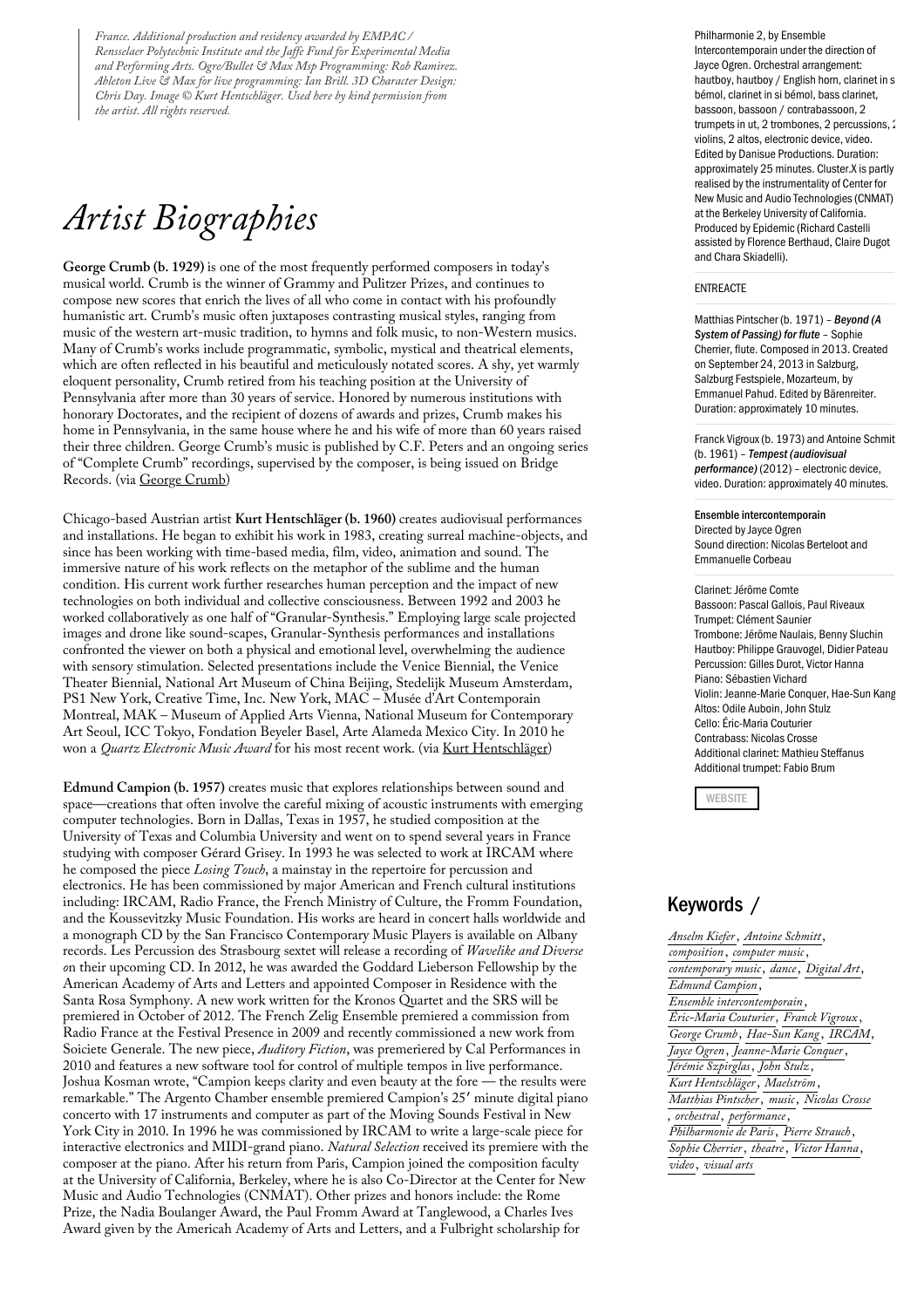study in France. (via [Edmund Campion\)](http://edmundcampion.com/biography.html)

**Matthias Pintscher (b. 1971)** is the Music Director of the Ensemble Intercontemporain, entering his third season in 2015/16. Beginning in 2016/17 he also takes up post as Principal Conductor of the Lucerne Festival Academy. He continues his partnerships with the BBC Scottish Symphony Orchestra as its Artist-in-Association, and with the Danish National Symphony Orchestra as Artist-in-Residence. Equally accomplished as conductor and composer, Pintscher sees his two main spheres of activity as entirely complementary; he has created significant works for the world's leading orchestras, and his intrinsic understanding of the score from the composer's perspective informs his ability to communicate on the podium. In the 2015/16 season, Pintscher makes conducting debuts with the Berlin Philharmonic, Toronto Symphony, Los Angeles Chamber Orchestra, and the Prague Philharmonia. He embarks on a U.S. tour with the Ensemble Intercontemporain with concerts in Berkeley, Chapel Hill, and Washington, D.C. Further highlights of this season include the premiere of his new cello concerto with the Danish National Symphony and Alisa Weilerstein, and return guest conducting engagements with the Naples Philharmonic, New World Symphony, Utah Symphony, Orchestre de la Suisse Romande, NDR Sinfonieorchester Hamburg, Frankfurt Radio Symphony Orchestra, and the Helsinki Philharmonic. Last season, Pintscher gave debuts with the Los Angeles Philharmonic, National Symphony Orchestra (Washington, DC), and the Symphonieorchester des Bayerischen Rundfunks. Pintscher began his musical training in conducting, studying with Peter Eötvös, but composing took a more prominent role in his life while he was in his early twenties. Soon after, he divided his time equally between the two disciplines of conducting and composing. Naturally noted for his interpretations of contemporary music, he developed an affinity for repertoire of the late 19th and the 20th centuries – Bruckner, the French romantic masters, Beethoven, Berlioz, Ravel, Debussy, Stravinsky and for the Second Viennese School – along with a rich variety of contemporary scores. "My thinking as a conductor is informed by the process of my own writing," notes Pintscher, "and vice versa of course." He may justly be called the most soughtafter German composer of his generation, and his music is championed by some of today's finest performing artists, orchestras and conductors. His works are frequently performed by orchestras such as the Cleveland Orchestra, Chicago Symphony, New York Philharmonic, Philadelphia Orchestra, Berlin Philharmonic, NDR Hamburg, London Philharmonic Orchestra, London Symphony Orchestra, Philharmonia London, BBC Symphony Orchestra, and the Orchestre de Paris. A prolific composer, Matthias Pintscher's most recent orchestral composition idyll was given its world premiere in October 2014 by the Cleveland Orchestra under the direction ofFranz Welser-Möst, followed by performances by the Bayerische Rundfunk and the Melbourne Symphony Orchestra. In summer 2015, his works Now I for solo piano and Now II for solo cello were respectively premiered at the Lucerne Festival and the Moritzburg Festival, and gemini calls – a fanfare for two trumpets – was commissioned by and premiered at the Grafenegg Festival. Pintscher was the 2012 recipient of the Roche Commission. His work, Chute d'Étoiles: Hommage à Anselm Kiefer for two trumpets and orchestra, premiered at the Luzern Festival in August 2012 by the Cleveland Orchestra, and was subsequently performed at Severance Hall in Cleveland and at Carnegie Hall in New York. Pintscher's compositions are noted for the delicate sound world they inhabit, the intricacy of their construction and their precision of expression. Among his most celebrated achievements are his first opera, Thomas Chatterton, commissioned by Dresden Semperoper; Fünf Orchesterstücke for the Philharmonia Orchestra and Kent Nagano; Herodiade Fragmente for Claudio Abbado and the Berlin Philharmonic; his first violin concerto en sourdine for Frank Peter Zimmermann and the Berlin Philharmonic; his second opera l'espace dernier which premiered at Paris National Opera (Bastille) in 2004; and his cello concerto for Truls Mørk, Reflections on Narcissus, which was premiered in Paris in 2006 with Christophe Eschenbach and the Orchestre de Paris. That year also included the premiere of a piece for Emmanuel Pahud (flute) and the Mahler Chamber Orchestra, performed at the Lucerne Festival, where Pintscher was Composer-in-Residence in 2006. Osiris, a large-scale composition, was co-commissioned by the Chicago Symphony Orchestra, London Symphony Orchestra and Carnegie Hall, and received its premiere conducted by Pierre Boulez in 2008. In spring 2010, his work towards Osiris received its U.S. premiere with the New York Philharmonic under the baton of Eschenbach. Also that spring, the New York Philharmonic debuted a piece co-commissioned with the Frankfurt Radio Symphony Orchestra, songs from Solomon's garden for baritone and chamber orchestra. In April 2013 the Vienna Philharmonic performed Hérodiade-Fragmente at the Musikverein. His first solo piano composition, debuted at London's Wigmore Hall by Inon Barnatan in September 2013. Earlier in the same year, Uriel for cello and piano, was premiered by Alisa Weilerstein and Inon Barnatan at the Frankfurt Alte Oper. Pintscher has also written a violin concerto, mar'eh, premiered in autumn 2011 by Julia Fischer and the London Philharmonic Orchestra. And his three-part work, Sonic Eclipse: Celestial Object 1, 2 and 3, has been performed by ensembles around the world. Pintscher works regularly with leading contemporary music ensembles such as the Ensemble Modern, Klangforum Wien, Ensemble contrechamps, Avanti (Helsinki), remix (Porto) and the Scharoun Ensemble. Since 2011, he has curated the music segment of the Impuls Romantik Festival in Frankfurt. He has also served as the artistic director of the Heidleberg Atelier of the Heidelberg Spring Festival since 2007, which has now transformed into the Heidelberg Young Composer's Academy. As of September 2014, Pintscher joined the composition faculty at the Juilliard

## Related Stories /

[Audemars Piguet to feature ne](https://anti-utopias.com/newswire/audemars-piguet-to-feature-new-video-by-kurt-hentschlager/)w video by Kurt Hentschläger /

[Kurt Hentschläger /](https://anti-utopias.com/art/kurt-hentschlager-cluster/)  *CLUSTER*

GLOBALE / *The new art event in the digital* 

Kurt Hentschläger & Ulf Langheinrich: Granular Synth / *Modell 5*

Macoto Murayama: KOSMO

[SIMULTAN 2015 /](https://anti-utopias.com/newswire/simultan-2015-festival-program/)  *Festival Program*

Philippe Parreno: Hypothesis

Sensory Geographies / *[A Conversation with Kurt](https://anti-utopias.com/editorial/sensory-geographies-a-conversation-with-kurt-hentschlager/) Hentschläger*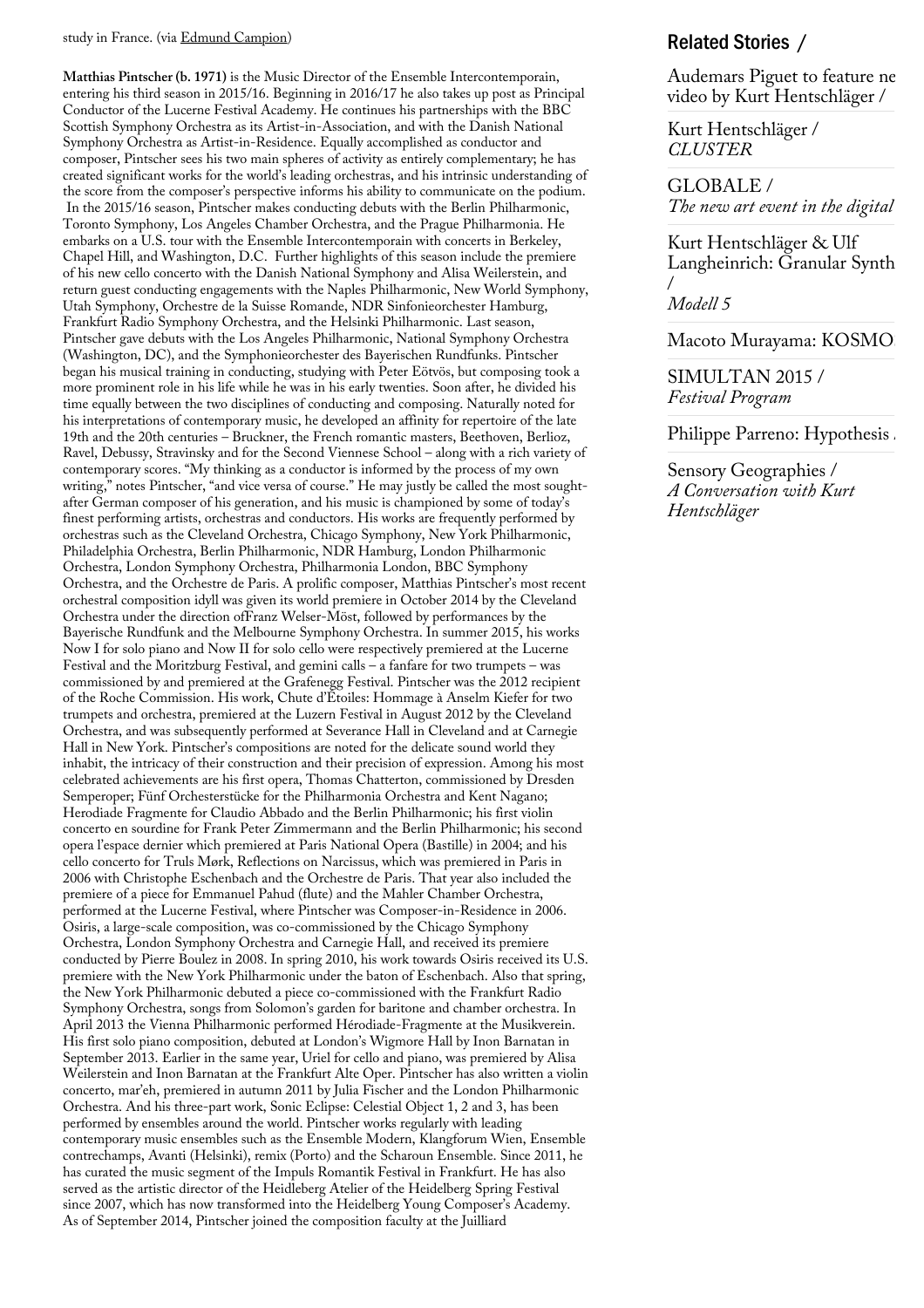School. Pintscher conducts throughout Europe, U.S. and Australia. Past conducting engagements have included the Cleveland Orchestra, New York Philharmonic, Staatskapelle Berlin, Tonhalle Orchestra Zurich, Mahler Chamber Orchestra, Paris Opera Orchestra, Orchestre Philharmonique de France, Accademia Nazionale di Santa Cecilia (Rome), Orchestra Sinfonica Nazionale della RAI (Torino), Mariinsky Orchestra, BBC Symphony Orchestra, Vienna Radio Symphony Orchestra, Melbourne Symphony, and Sydney Symphony, among others. Matthias Pintscher makes his home in New York and Paris. His works are published by Bärenreiter-Verlag. Recordings can be found on Kairos, EMI, ECM, Teldec, Wergo, and Winter & Winter. (via [Matthias Pintscher](http://www.matthiaspintscher.com/about/#biography))

A composer and improviser, **Franck Vigroux (b. 1973)** lives in a universe where noise, improvisation, electroacoustic, industrial, hörspiel, and contemporary music meet. On stage he can play many different roles: guitar player, turntablist, revox manipulator, electronic performer. He also directed numerous videos, such as *Dust* (30′) in 2007. Franck Vigroux performs solo or regularly collaborates for live acts with Mika Vainio, Transistor (with Ben Miller), Reinhold Friedl he also collaborated with Kasper Toeplitz, Elliott Sharp, Zeena Parkins, Joey Baron, Bruno Chevillon, Marc Ducret, Push the triangle, Kenji Siratori, Ars Nova ensemble instrumental, performs with video artists Antoine Schmitt (with *Tempest*), Kurt d'Haeseleer (with *Aucun lieu*), Philippe Fontes (with *Police*). Since 2000 he repeatedly performed in the United States, in Europe and in Japan either in festivals or in clubs. In 2003, he founded his own label D'Autres Cordes records, some albums are also published by others labels such as Signature Radio France and Hypermodern (Japan). In 2008 he founded the Compagny D'autres cordes dedicated to performing arts: 2009 "Septembres" by Philippe Malone directed by Michel Simonot; 2010 "Broken Circles" for ten musicians interpreted by Ars Nova ensemble instrumental, conducted by Philippe Nahon; 2011 *Un Sang d'Encre* with Marc Ducret texts by F. Kafka; 2010 *Nous autres?* – for 2 dancer and 1 electronic musician and interactive video installation; 2012 *Camera* piece for Timpani, Piano, electronics, doublebass, guitar, tape; 2013 *Aucun Lieu* piece for 1 dancer 1 musician, video installation. In 2011 he composed "D503″ inspired from the novel *Us* by Eugene Zamiatine, a piece for Radio France ACR which runs for Prix Italia 2011. He has been comissioned for electroacoustic composition or live electronics acts by Radio France and GRM (2009, 2010, 2011, 2013). Some of his awards include Villa Médicis hors les murs 2009 (New York); Nominee Best album and best track Qwartz electronic music awards 2011; Nominee best video music Qwartz 2008; Nominee Prix Italia 2011 (2nd in music composition). (via [Franck Vigroux\)](http://www.franckvigroux.com/#!biofranck.html)

Installation artist, **Antoine Schmitt (b. 1961)** creates artworks in the form of objects, installations and situations to address the processes of movement in all of their modalities, and question their intrinsic conceptual problematics, of plastic, philosophical or social nature. Heir of kinetic art and cybernetic art, nourished by metaphysical science-fiction, he endlessly interrogates the dynamic interactions between human nature and the nature of reality. Originally programming engineer in human computer relations and artificial intelligence, he places the program, a contemporary artistic material and unique by its active quality, at the core of most of his artworks, to reveal and literally manipulate the forces at stake. Antoine Schmitt, alone or through collaborations, has undertaken an articulation of this approach with more established artistic fields like music, dance, architecture, literature or cinema. As theoretician, speaker and editor of the gratin.org portal, Antoine Schmitt explores the field of programmed art. His work has received several awards in international festivals : transmediale (Berlin, second prize 2007, honorary 2001), Ars Electronica (Linz, second prize 2009), UNESCO International Festival of Video-Dance (Paris, first prize online 2002), Vida 5.0 (Madrid, honorary 2002), CYNETart (Dresden, honorary 2004), medi@terra (Athens, first prize 1999), Interférences (Belfort, first prize 2000), and has been exhibited among others at the Centre Georges Pompidou (Paris), at Musée des Arts Décoratifs (Paris), at Sonar (Barcelona), at Ars Electronica (Linz), at the CAC of Sienna (Italy), at the Musée d'Art Contemporain de Lyon (France), in Nuits Blanches (Paris, Amiens, Metz, Bruxelles and Madrid). It is part of the collections of the Espace Gantner (Bourogne, FR), of the Cube (Issy-Mx, FR), of the Paris Municipal Contemporary Art Fund (FMAC), of the Foundation Artphilein (Lugano, IT), and of the Foundation Fraenkel (USA). Antoine Schmitt is [represented by Galerie Charlot in Paris. He lives and works in Paris \(FR\). \(via Antoine](http://www.antoineschmitt.com/bio/) Schmitt)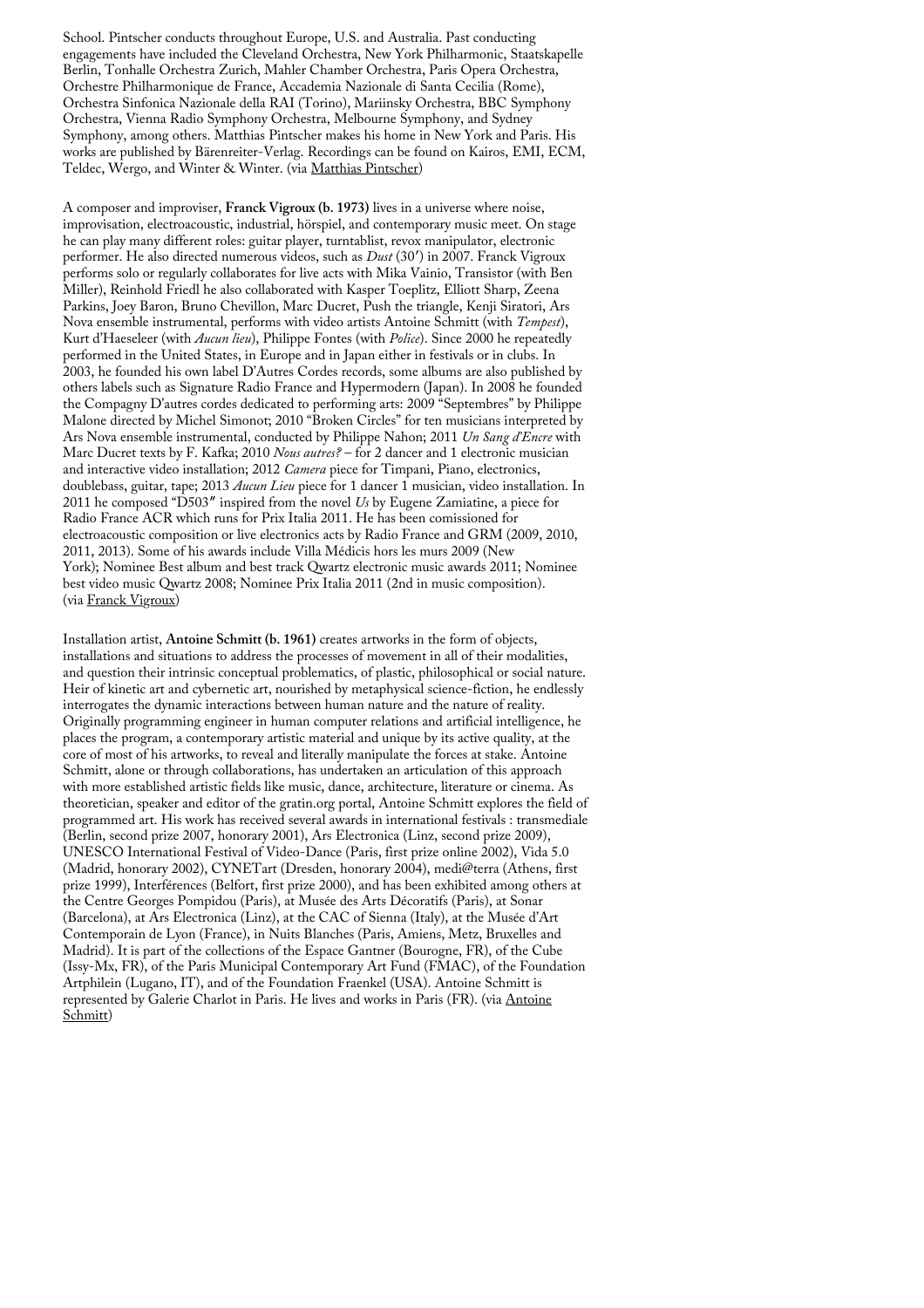

*Kurt Hentschläger, CLUSTER.X, part of the CLUSTER series. Production © Kurt Hentschläger 2009-2015. Original coproduction: Arcadi Île-de-France. Additional production and residency awarded by EMPAC / Rensselaer Polytechnic Institute and the Jaffe Fund for Experimental Media and Performing Arts. Ogre/Bullet & Max Msp Programming: Rob Ramirez. Ableton Live & Max for live programming: Ian Brill. 3D Character Design: Chris Day. Image © Kurt Hentschläger. Used here by kind permission from the artist. All rights reserved.*

## *Musician Biographies*

**Sophie Cherrier** studied at the Conservatoire National de Région de Nancy and then at the Conservatoire National Supérieur de Musique de Paris, where she graduated with highest honors in flute (under the tutelage of Alain Marion) and chamber music (under the tutelage of Christian Lardé). She joined the Ensemble intercontemporain in 1979. She has performed in the premieres of numerous works, including *Mémoriale* by Pierre Boulez, *Esprit rude/Esprit doux* by Elliott Carter (Deutsche Grammophon recording), and *Chu Ky V* by Ton-Thât Tiêt. Sophie Cherrier has also recorded *Sequenza I* by Luciano Berio (Deutsche Grammophon), *… explosante fixe* and *Sonatine pour flûte et piano* by Pierre Boulez (Erato), *Imaginary Sky-lines* for flute and harp by Ivan Fedele (Adès), *Jupiter* and *La Partition du ciel et de l'Enfer* by Philippe Manoury (for the collection "Compositeurs d'aujourd'hui"). She has performed with the Hallé Orchestra of Manchester, the Cleveland Orchestra, the Los Angeles Philharmonic Orchestra, and the London Sinfonietta. After being awarded the Certificat d'Aptitude, she was appointed Professor at the Conservatoire de Paris in 1998. Her penchant for teaching [has led her to conduct various master classes, both in France and abroad. \(via Ensemble](http://www.ensembleinter.com/media/images/solistes/doc/Cherrier_GB.doc) intercontemporain)

Born in 1965, **Jeanne-Marie Conquer** won the First Prize for violin at the Paris Conservatoire (CNSMDP) at the age of 15 and continued with higher studies in the classes of Pierre Amoyal (violin) and Jean Hubeau (chamber music). She became a member of the Ensemble intercontemporain in 1985. Jeanne-Marie Conquer has developed close artistic relationships with contemporary composers and has in particular worked with György Kurtág, György Ligeti (on the *Trio with Horn* and *Violin Concerto*), Peter Eötvös (on his opera *Le Balcon*) and Ivan Fedele. She has recorded different works on Deutsche Grammophon: Luciano Berio's *Sequenza VIII* for solo violin, and Schönberg's *Pierrot Lunaire* and *Ode to Napoleon*, as well as Pierre Boulez's *Anthèmes* and *Anthèmes II* for a publication by Jean-Jacques Nattiez on the composer's work. Jeanne-Marie Conquer was the soloist in *Anthèmes II* at the Lucerne Festival in 2002 and the first Latin American performance of the work in Buenos Aires in 2006, and in György Ligeti's *Violin Concerto* at the Paris Cité de la Musique for his 80th birthday in 2003. Apart from her soloist career, Jeanne-Marie Conquer teaches at the Conservatoire Municipal W. A. Mozart (Paris 1st district) and the Paris Conservatoire (CNSMDP). (via [Ensemble intercontemporain](http://www.ensembleinter.com/media/images/solistes/doc/Conquer_GB_oct10.doc))

Born in 1972, **Éric-Maria Couturier** studied cello and chamber music at the Conservatoire National Supérieur de Musique et de Danse de Paris and graduated with the jury's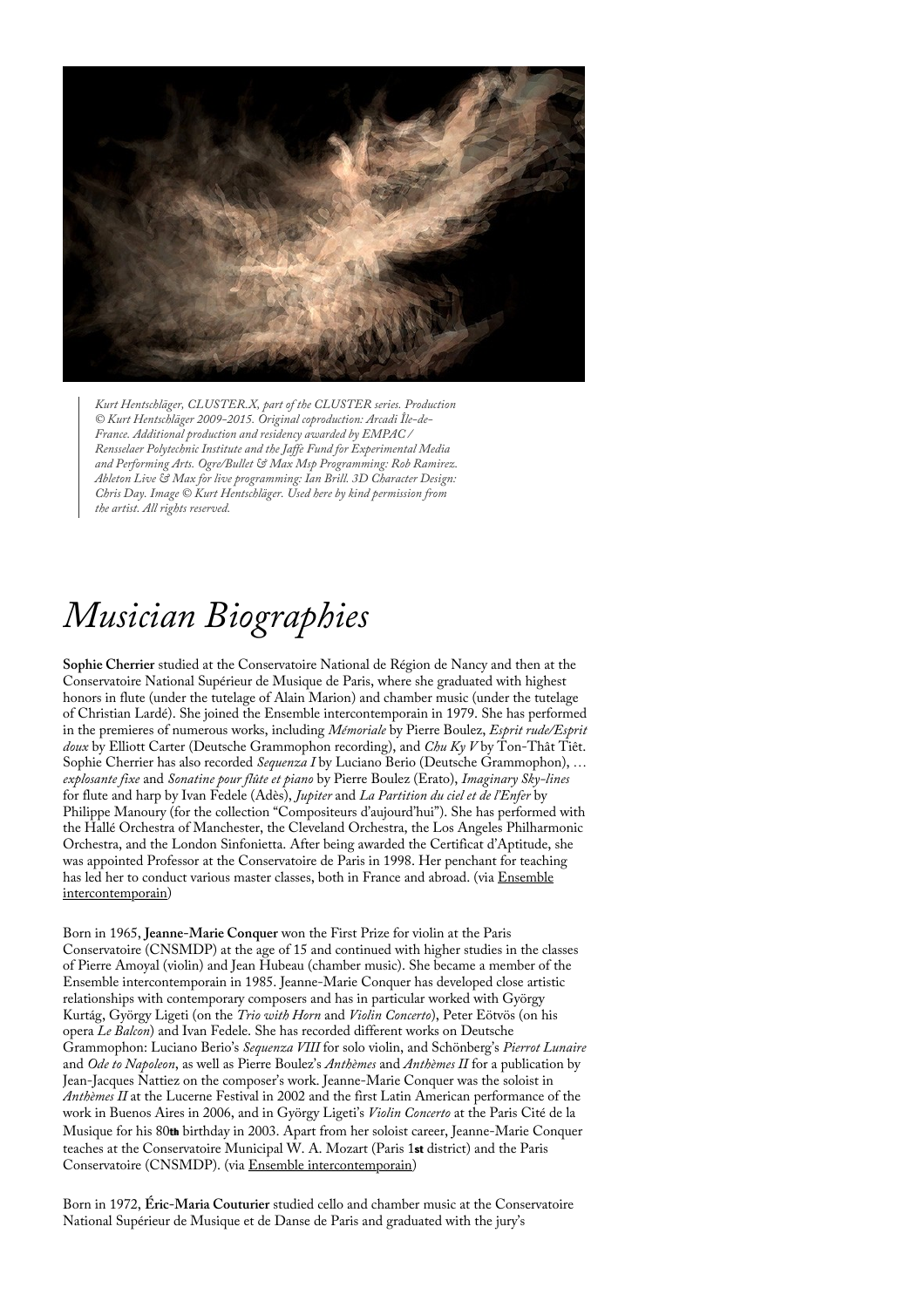unanimous highest honors. He has distinguished himself as prizewinner at several international competitions (Trapani, Trieste, and Florence). He was a member of the Orchestre de Paris and solo cellist at the Orchestre National de Bordeaux-Aquitaine, before joining the Ensemble intercontemporain in 2002. He is performing with the dancer Richard Siegal from the Forsythe company, they played in New York in January 2008 for the *Danspace Project* and in Paris in December 2009 for *Glossopoeia,* with a music by Alberto Posadas. He also worked with electronic performer Erikm and jazz singer David Linx. In 2009 Eric-Maria Couturier performed with Maurizio Pollini in Paris' salle Pleyel and in Milan at the Scala. (via [Ensemble intercontemporain](http://www.ensembleinter.com/media/images/solistes/doc/Couturier_GB_oct10.doc))

Born in 1979, **Nicolas Crosse** studied at the Paris Conservatory with Jean-Paul Celea. His work in the field of contemporary music has given him a deep understanding of the 20th century repertoire. At the Paris Conservatory as well as at IRCAM, Nicolas has collaborated and premiered the works of living composers such as: "Torrente" for contrabass and ensemble: Luis Fernando Rizo-Salom; "Crònica del oprimido" for contrabass and electronics: Lucas Fagin; "Metathesis" for contrabass and electronics: Tolga Tüzün; "Maquina Mistica" for contrabass and electronics: Marco Antonio Suarez Cifuentes. In addition to his studies, Nicolas Crosse has played with some of the leading ensembles in France, including the Paris Orchestra, the Paris Opera, and Ensemble InterContemporain, directed by Pierre Boulez, Wolfgang Sawallisch, Valery Gergiev, Esa-Pekka Salonen, Christoph Eschenbach, and Jonathan Nott. Since 2006, he has played throughout Europe with the ensemble "Les Jeunes Solistes" (dir. Rachid Safir), premiering Miserere Homnibus, by Klaus Huber. This year Nicolas won first prize in the category of contemporary music at the competition "Haut les Basses", organized by the Association of Bassists and Contrabassists of France. In October 2007, with the support of the Meyer Foundation and the Paris Conservatory, Nicolas has produced cross(E)road, a DVD of works consisting of: Sequenza 14b by Luciano Berio, Valentine by Jacob Druckman, Ala by Franco Donatoni (duo with the violoncellist Alexis Descharmes), Cronica del Oprimido by Lucas Fagin, as well as improvised music with clarinetist Christian Laborie. As soloist, he has performed in France, Switzerland, and Columbia, performing works of Luciano Berio, Sofia Gubaïdulina, Franco Donatoni, Jacob Druckman, Pascal Dusapin, Vinko Globokar, among others. (via [Ensemble Linea\)](http://www.ensemble-linea.com/index.php/english/Nicolas_Crosse/)

Born in 1988, **Victor Hanna** studied percussion under Marc Bollen, Béatrice Faucomprez, Francis Brana and Nicolas Martynciow. At the same time, meetings with several other musicians gave him a chance to turn his hand to Afro-Cuban percussions, today's music, generative improvisation, music theatre, choreographic accompaniment, and dramatic art. In 2008, he successfully enrolled at the Paris Conservatoire (CNSMDP) in the class of Michel Cerutti. He honed his orchestra percussion skills in academies such as the Lucerne Festival Academy Orchestra and the Verbier Festival Orchestra, and by working with leading French orchestras. Passionate about today's music, he has worked with Ensemble Multilatérale, Ensemble 2e2m and Le Balcon. After graduation from the Paris Conservatoire with firstclass honours granted by a unanimous Jury vote, he joined the Ensemble intercontemporain in 2012. (via [Ensemble intercontemporain\)](http://www.ensembleinter.com/en/members-eng.php?nom=Hanna&id_soliste=312)

**Hae-Sun Kang** was born in South Korea, where she began to play violin at the age of three. Moving to Paris at fifteen to study at the Paris Conservatoire (CNSMDP) where she teaches today, she won such prestigious competitions as the Rodolfo Lipizer (Italy), ARD (Munich), Carl Flesch (London) and Yehudi Menuhin (Paris). In 1993, Hae-Sun Kang was named First Violin of the Orchestre de Paris. The following year, she became soloist of the Ensemble intercontemporain. She has given the first performances of many violin concerti (by Pascal Dusapin, Ivan Fedele, Michael Jarrell and Philippe Manoury) with the most distinguished orchestras. She also plays regularly in the violin concerti of Unsuk Chin, Matthias Pintscher and Beat Furrer. In 1997, Hae-Sun Kang gave the first performance of Pierre Boulez's *Anthèmes 2* for solo violin and electronics in Donaueschingen. Since then, she has recorded the work for Deutsche Grammophon and has performed both *Anthèmes 2* and other works in Salzburg and Helsinki, and at the Amsterdam Concertgebouw, the Paris Cité de la musique and Carnegie Hall in New York. In her solo recitals, Hae-Sun Kang performs works written for her, such as Unsuk Chin's *Double Blind?*; a new solo violin score by Beat Furrer; and Georges Aperghis's *The Only Line* for solo violin. She has continued to work with composers such as Marco Stroppa (giving the first performance of *Hist Whist* for violin and electronics at the Monaco Printemps des Arts in 2009), Bruno Mantovani (first performance of *All'ungarese* for violin and piano in 2009) and Dai Fujikura (first performance of *Samsara* for solo violin in 2010). (via [Ensemble intercontemporain\)](http://www.ensembleinter.com/media/images/solistes/doc/Kang_GB_mars11.doc)

Born in 1958, **Pierre Strauch** studied cello with Jean Deplace. He won first prize at the La Rochelle Rostropovitch competition in 1977 and joined the Ensemble intercontemporain the following year. He has performed, premiered and recorded many 20th century works by composers such as Iannis Xenakis, Luciano Berio, Bernd Alois Zimmermann and Olivier Messiaen. He gave the Parisian premiere of *Time and Motion Study II* by Brian Ferneyhough and *Ritorno degli Snovidenia* by Luciano Berio. Presenting, analyzing and transmitting are the pillars of his work as teacher and conductor. His intensive compositional activity has spawned works for soloists, chamber ensembles *(la Folie de Jocelin*, *Preludio imaginario*, *Faute d'un*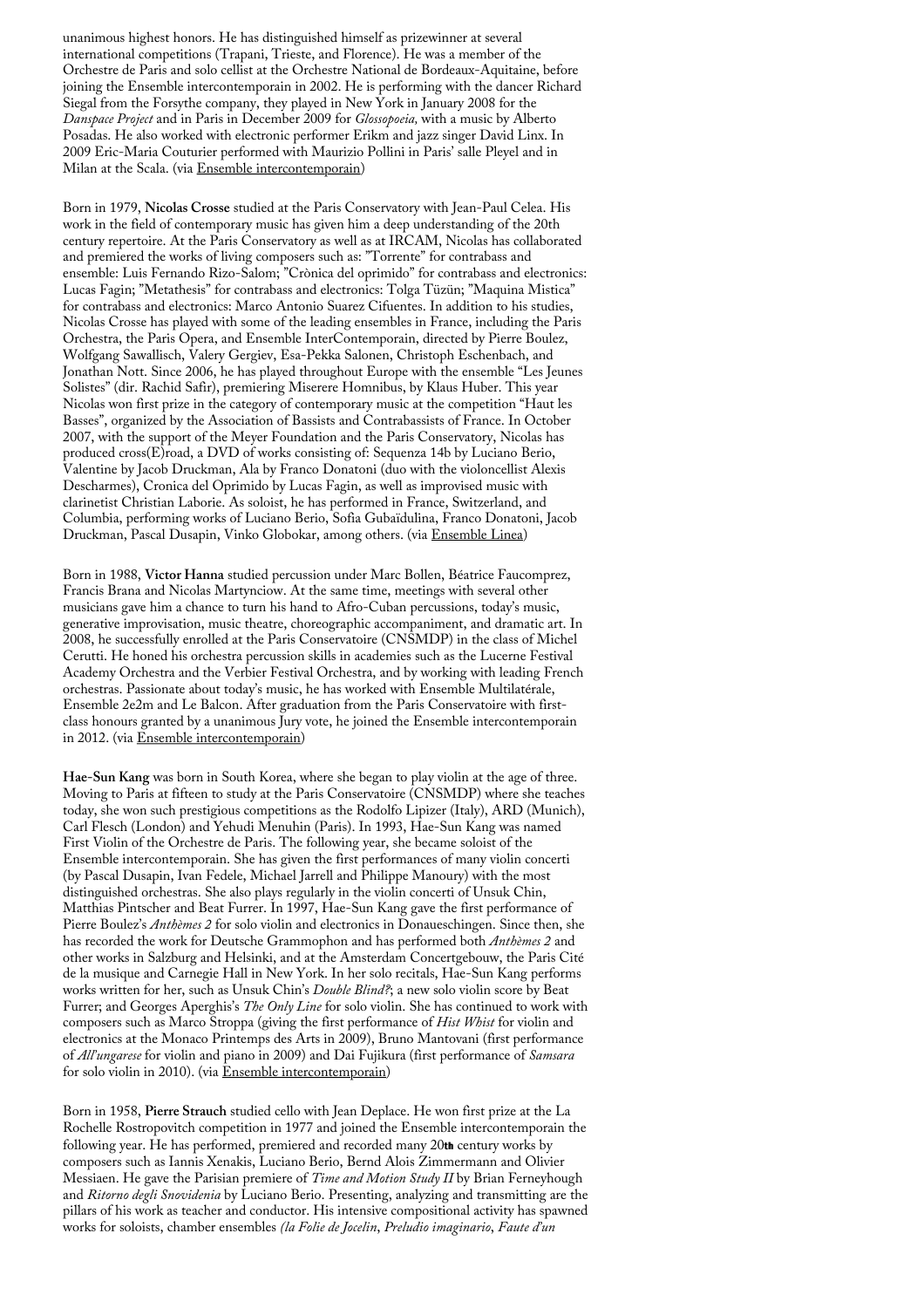*royaume* for solo violin and seven instruments, *Deux Portraits* for five violas, *Trois Odes Funèbres* for five instruments, *Quatre miniatures* for cello and piano 2003), as well as for voice (*Impromptu acrostiche* for mezzo and three instruments, *la Beauté (Excès)* for three female voices and eight instruments). The Ensemble intercontemporain commissioned him to write a work for fifteen instruments, *La Escalera del dragón (In memoriam Julio Cortázar)*, which was premiered in 2004 par Jonathan Nott. He is the co-founder, together with composers [Diogène Rivas and Antonio Pileggi, of the Festival A Tempo de Caracas. \(via Ensemble](http://www.ensembleinter.com/media/images/solistes/doc/Strauch_GB.doc) intercontemporain)

Violist **John Stulz** is a passionate promoter of new music. He regularly gives performances by the leading composers of our time both as a soloist and as a member of What's Next? Ensemble and various other new music groups in Los Angeles, Boston and abroad. Highlights include the west coast premiere of Elliott Carter's Figment IV for solo viola, the american premiere of Kryzstof Meyer's Twelfth String Quartet, and a performance of Steven Mackey's Physical Property for string quartet and electric guitar with the composer. John has worked under Pierre Boulez and members of the Ensemble Intercontemporaine as a fellow of the Lucerne Festival Academy Orchestra in Switzerland as well as George Benjamin and members of the Ensemble Modern with the Internationale Ensemble Modern Akademie in Schwaz, Austria. In 2011, John studied contemporary European music intensively under Garth Knox, former violist of the Arditti Quartet and Ensemble Intercontemporaine. John has served as principal violist of the USC Thornton Symphony Orchestra, Music Academy of the West Festival Orchestra, New England Conservatory Philharmonia and the Shleswig-Holstein Festival Orchestra in Germany. With the later he has toured across Germany and Europe under the baton of Christoph Eschenbach including performances in Krakow, Prague, Budapest, Istanbul, Grenada, Hamburg, and Weissbaden. In 2008 John made his solo debut playing the Walton Viola Concerto with the Music Academy of the West Festival Orchestra. In 2010, John graduated cum laude from the University of Southern California where he studied viola with Donald McInnes and served as a member of the contemporary music ensemble for four years under the direction of Donald Crockett. Additionally, John played for two years in a string quartet with Professor Midori Goto and studied composition privately with Erica Muhl and Veronika Krausas. He is currently living in Boston where he is pursuing his masters degree at the New England Conservatory of music studying under Kim [Kashkashian. Stulz rejoins the Ensemble intercontemporain in October 2015. \(via What's](http://www.whatsnextensemble.com/about_john.html) Next? Ensemble)

With mounting success in both symphonic and operatic repertoire, **Jayce Ogren** is building a reputation as one of the finest young conductors to emerge from the United States in recent seasons. He began the 2015/2016 season leading Rossini's La Cenerentola at the Music Academy of the West before heading to Paris to conduct the Ensemble Intercontemporain in a program that includes music of Stockhausen, Jodlowski, Nono, and Andrew Norman. He leads subscription weeks with the Colorado, Edmonton and Victoria Symphony orchestras, and Philadelphia's Orchestra 2001; Bernstein's West Side Story with film for the Pittsburgh Symphony and the Dallas Symphony; and the world premiere of Jack Perla's Shalimar the Clown for the Opera Theatre of St. Louis. Highlights of last season included acclaimed performances of the Strauss Burleske with the National Arts Centre Orchestra and Emanuel Ax; Basil Twist's Rite of Spring with the Orchestra of St. Luke's at Lincoln Center's White Light Festival; the New York Philharmonic in their CONTACT! Series of contemporary music; and the recording Rufus Wainright's opera Prima Donna with the BBC Symphony for release on Deutsche Grammophon. During recent seasons Jayce Ogren has led new productions of Benjamin Britten's Turn of the Screw and Rossini's Mosè in Egitto with the New York City Opera, where he was Music Director, as well as the American premiere of Rufus Wainwright's opera Prima Donna, Mozart's The Magic Flute and Bernstein's A Quiet Place, for which he won extensive critical acclaim. He also made his Canadian Opera debut in Stravinsky's The Nightingale & Other Short Fables. Notable orchestral highlights include stepping in for James Levine to conduct the Boston Symphony Orchestra in a challenging program that included the world premiere of Peter Lieberson's song cycle Songs of Love and Sorrow with Gerald Finley; his debut with the New York Philharmonic on the CONTACT! Series and leading the Philharmonic in two concerts during the inaugural NY PHIL BIENNIAL; staged performances of Turn of the Screw for the Saint Paul Chamber Orchestra and engagements with the Los Angeles Philharmonic and the New World Symphony. He has also led all-Stravinsky programs with the New York City Ballet. Jayce Ogren's extensive work in contemporary music has included collaborations with the International Contemporary Ensemble (ICE) in programs at Columbia University's Miller Theatre, Lincoln Center's Mostly Mozart Festival, and at the Wien Modern Festival. He also conducted world premieres in Nico Muhly's contemporary festival, "A Scream and an Outrage," with the BBC Symphony at the Barbican. European guest engagements have included the RTE National Symphony Orchestra of Ireland, and Robert Carson's production of My Fair Lady at the Chatelet in Paris. He led the European premiere of Bernstein's West Side Story film with live orchestra with the Royal Philharmonic Concert Orchestra at the Royal Albert Hall, which he repeated with the Detroit Symphony and the National Arts Centre Orchestra. He also traveled to South Africa to lead the KwaZulu-Natal Philharmonic, appeared with the Deutsches Symphonie Orchester Berlin, the Copenhagen Philharmonic, the Asturias Symphony, and led Le Nozze di Figaro at the Verbier Festival